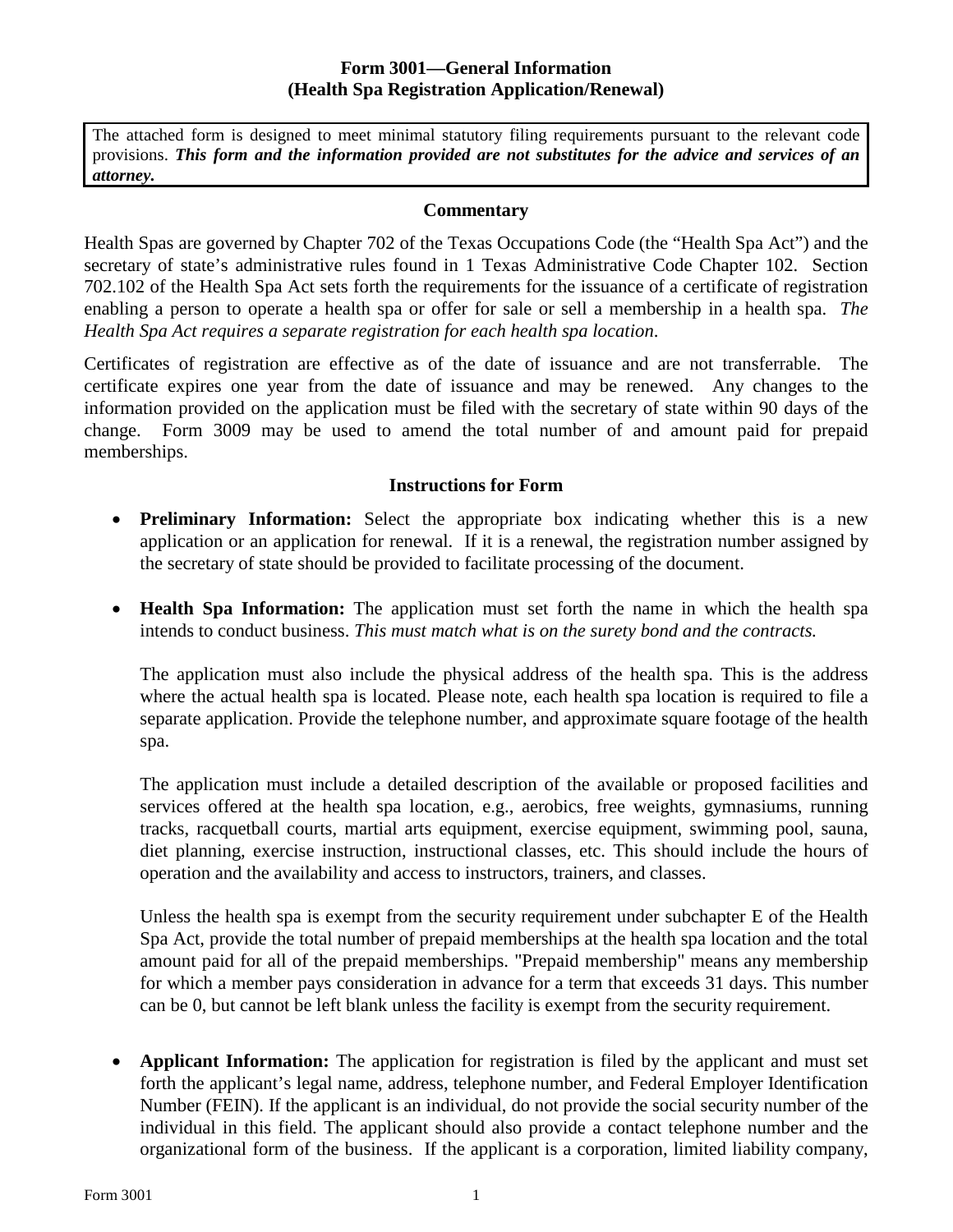or limited partnership, the legal name is the name registered with the secretary of state. These entities should also provide the registered office on file with the secretary of state.

If the Applicant has other registered health spa locations in Texas and an identification number has been previously issued by the secretary of state, provide the identification number of the registered location.

- **Owner Information:** The application must set forth the ownership information. If the health spa has more than three owners, use an additional sheet.
	- $\triangleright$  If the applicant is a corporation or limited liability company, the application must provide the name and address of each person who directly or indirectly owns or controls 10% or more of the ownership interests of the entity.
	- $\triangleright$  If the health spa is operated as a general partnership, the application must provide the name and address of all of the partners.
	- $\triangleright$  If the health spa is operated as a limited partnership, the application must provide the name and address of each general partner.
	- $\triangleright$  If the health spa is operated as a sole proprietorship, the application must provide the name and address of each person deemed to be an owner.
	- $\triangleright$  The application must also provide the name and address of any person or entity exercising direct control of the health spa and holding any direct or indirect ownership interest.

A document on file with the secretary of state is a public record subject to public access and disclosure. When providing address information for owners, use a business or post office box address rather that a residence address if privacy concerns are an issue.

- **Litigation Disclosure:** The application must disclose any pending or past litigation, or any complaint filed with a governmental authority, that relates to the failure to open a health spa or relates to the closure of a health spa that has been brought against the owners, officers, or directors of the applicant within the last two years. If no such litigation or complaint is pending or was completed within the past two years, the application must contain a statement to that effect.
- **Statement Regarding Security:** Please identify the type of security that is being used pursuant to Subchapter D of the Health Spa Act.

### • **Attachments: The following items** *must* **be included with the application:**

1. Sample contract(s). Include a sample copy of each contract or membership agreement for use in connection with the sale of memberships to this health spa location. The contracts/agreements must conform to the requirements of subchapter G of the Health Spa Act.

2. Proof of security or exemption. Subchapter D of the Health Spa Act requires applicants to file security in the amount of not less than \$20,000 or more than \$50,000, sufficient to protect the health spa's total membership, unless the applicant is exempt by subchapter E. If the applicant is not exempt, provide proof of security in the form of a surety bond or certificate of deposit assigned to the secretary of state. If the applicant is exempt, attach Form 3006 or an unexpired Certificate of Exemption.

3. Filing fee of \$100.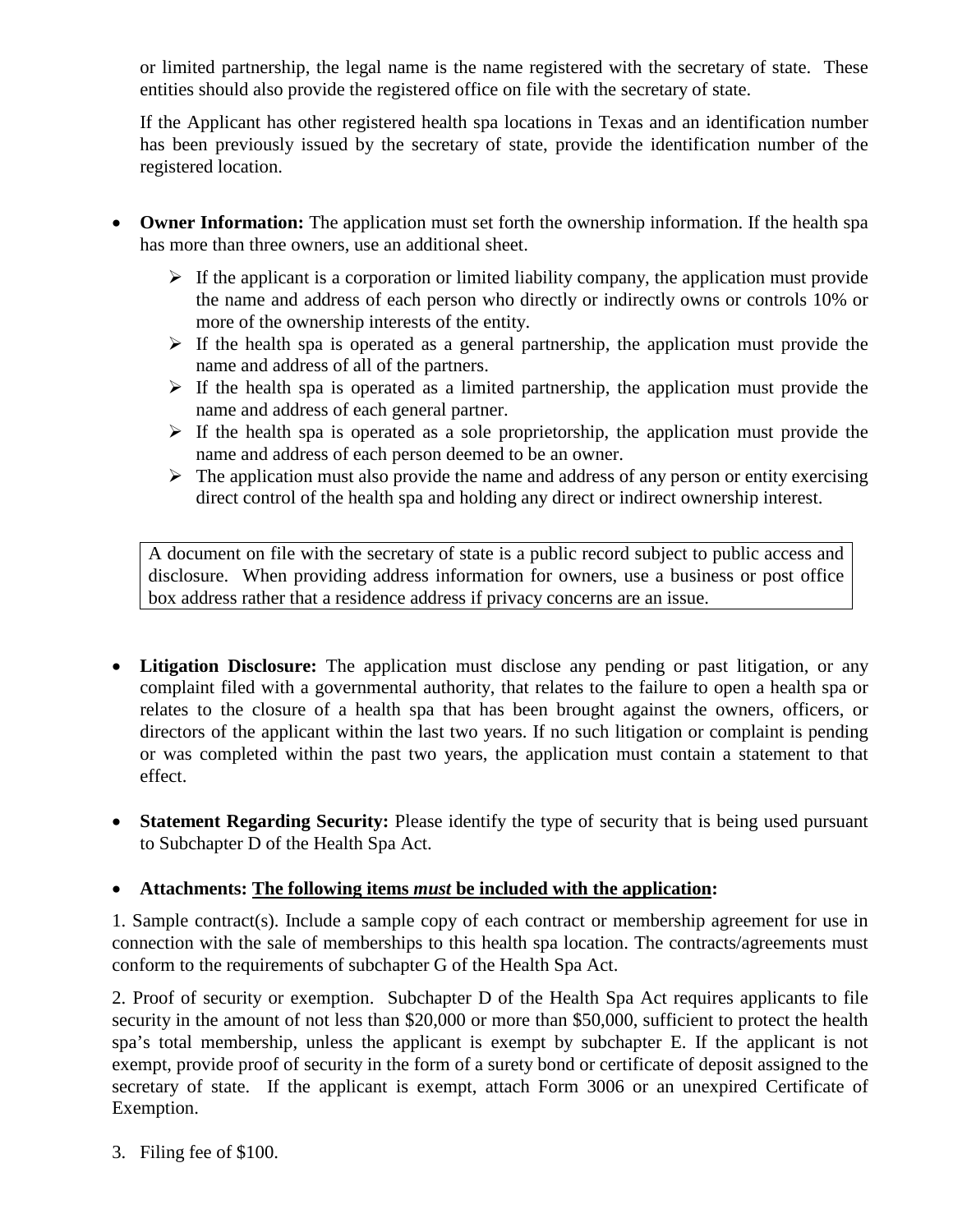- **Execution:** A person who is authorized to sign on behalf of the person or entity applying for a health spa registration certificate must sign and date the application before a notary public or other official who has authority to administer an oath.
- **Payment and Delivery Instructions:** The filing fee for a health spa registration application or renewal is **\$100.** Fees may be paid by personal checks, money orders, LegalEase debit cards or American Express, Discover, MasterCard, and Visa credit cards. Checks or money orders must be payable through a U.S. bank or financial institution and made payable to the secretary of state. Fees paid by credit card are subject to a statutorily authorized convenience fee of 2.7 percent of the total fees.

The completed form, along with the filing fee, sample contracts, and proof of security, may be mailed to Registrations Unit, P.O. Box 13193, Austin, Texas 78711-3193 or delivered to the James Earl Rudder Office Building, 1019 Brazos, 5<sup>th</sup> Floor, Austin, Texas 78701. The secretary of state will issue a certificate of registration upon filing of a completed application.

Revised 2/2018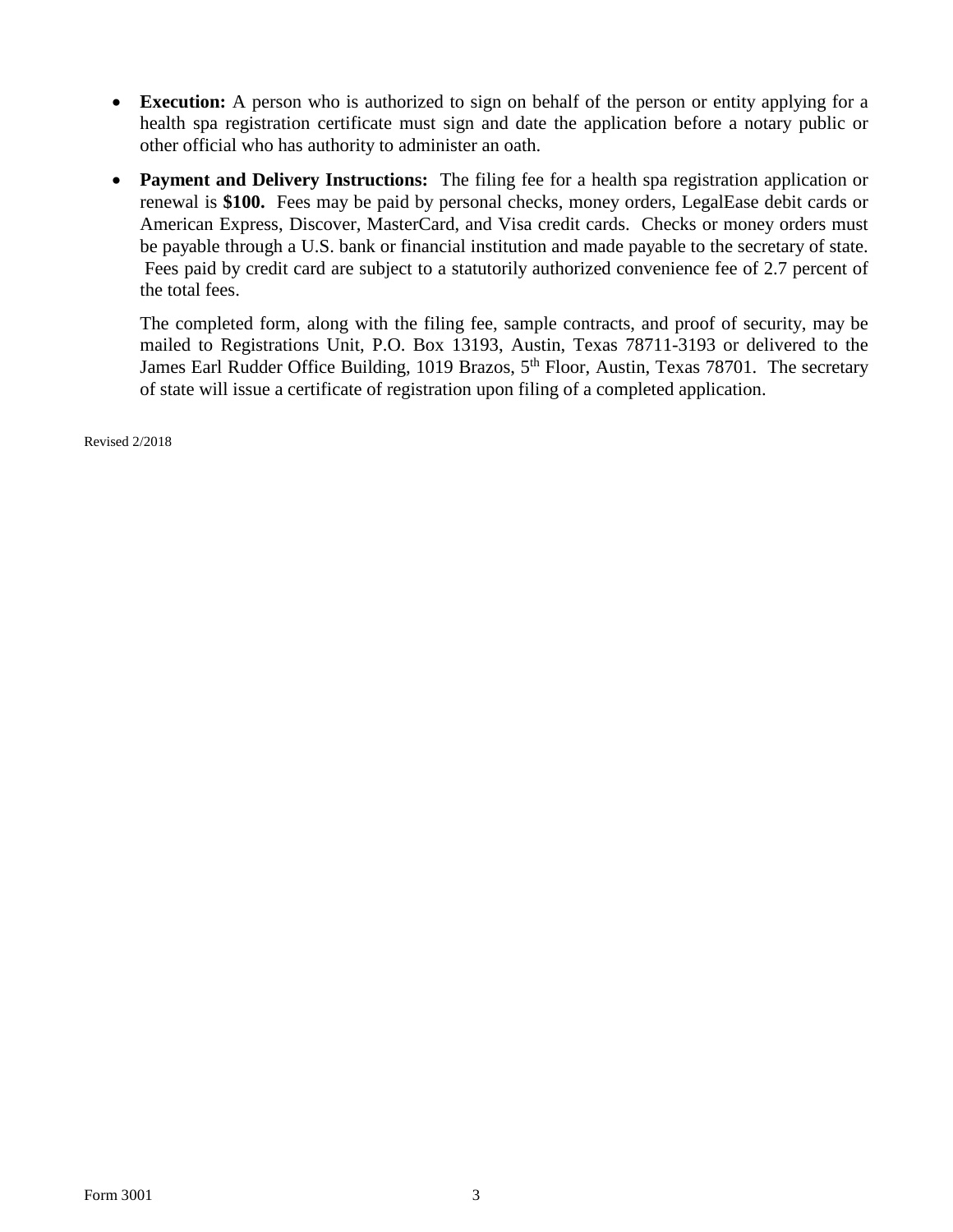| Form #3001<br>Rev. 2/2018                                                                                                                                         |                                                                                                                |              | This space reserved for office use |
|-------------------------------------------------------------------------------------------------------------------------------------------------------------------|----------------------------------------------------------------------------------------------------------------|--------------|------------------------------------|
| Submit to:<br><b>SECRETARY OF STATE</b><br><b>Registrations Unit</b><br>P O Box 13193<br>Austin, TX 78711-3193<br>512-475-0775                                    |                                                                                                                |              |                                    |
| $512-475-2815$ – Fax                                                                                                                                              | <b>HEALTH SPA REGISTRATION</b>                                                                                 |              |                                    |
| <b>Filing Fee: \$100</b>                                                                                                                                          | <b>APPLICATION / RENEWAL</b>                                                                                   |              |                                    |
| <b>Application for New Registration</b><br>Application for Renewal of Registration                                                                                | <b>Registration Number:</b>                                                                                    |              |                                    |
|                                                                                                                                                                   | <b>Health Spa Information</b>                                                                                  |              |                                    |
| Trade or assumed name by which applicant is doing business:                                                                                                       |                                                                                                                |              |                                    |
| Physical Address of Health Spa:                                                                                                                                   |                                                                                                                |              |                                    |
|                                                                                                                                                                   |                                                                                                                | TX           |                                    |
| <b>Street</b>                                                                                                                                                     | City                                                                                                           | <b>State</b> | Zip Code                           |
|                                                                                                                                                                   |                                                                                                                |              |                                    |
|                                                                                                                                                                   | Approximate square footage of facility:                                                                        |              |                                    |
|                                                                                                                                                                   | Describe the available or proposed facilities and services offered at this location (Please be specific):      |              |                                    |
|                                                                                                                                                                   |                                                                                                                |              |                                    |
|                                                                                                                                                                   | Provide the number and total amount paid for prepaid memberships at this location unless exempt under §702.202 |              |                                    |
|                                                                                                                                                                   |                                                                                                                |              |                                    |
|                                                                                                                                                                   | <b>Applicant Information</b>                                                                                   |              |                                    |
|                                                                                                                                                                   |                                                                                                                |              |                                    |
|                                                                                                                                                                   | Organizational Form: Corporation LLC LP Sole Proprietor General Partnership                                    | FEIN:        |                                    |
| Phone:<br>Hours of operation:<br>Number of prepaid memberships at this locations:<br>Total amount paid for all prepaid memberships: \$<br>Legal Name:<br>Address: | <u> 1980 - Johann Barnett, fransk politik (d. 1980)</u>                                                        |              |                                    |
| <b>Street</b>                                                                                                                                                     | <u> 1980 - Johann Barnett, fransk politik (f. 1980)</u><br>City                                                | <b>State</b> | Zip Code                           |
|                                                                                                                                                                   | If the Applicant is a filing entity with the Texas Secretary of State, provide the registered office address:  |              |                                    |
| <b>Street</b>                                                                                                                                                     | City                                                                                                           | <b>State</b> | Zip Code                           |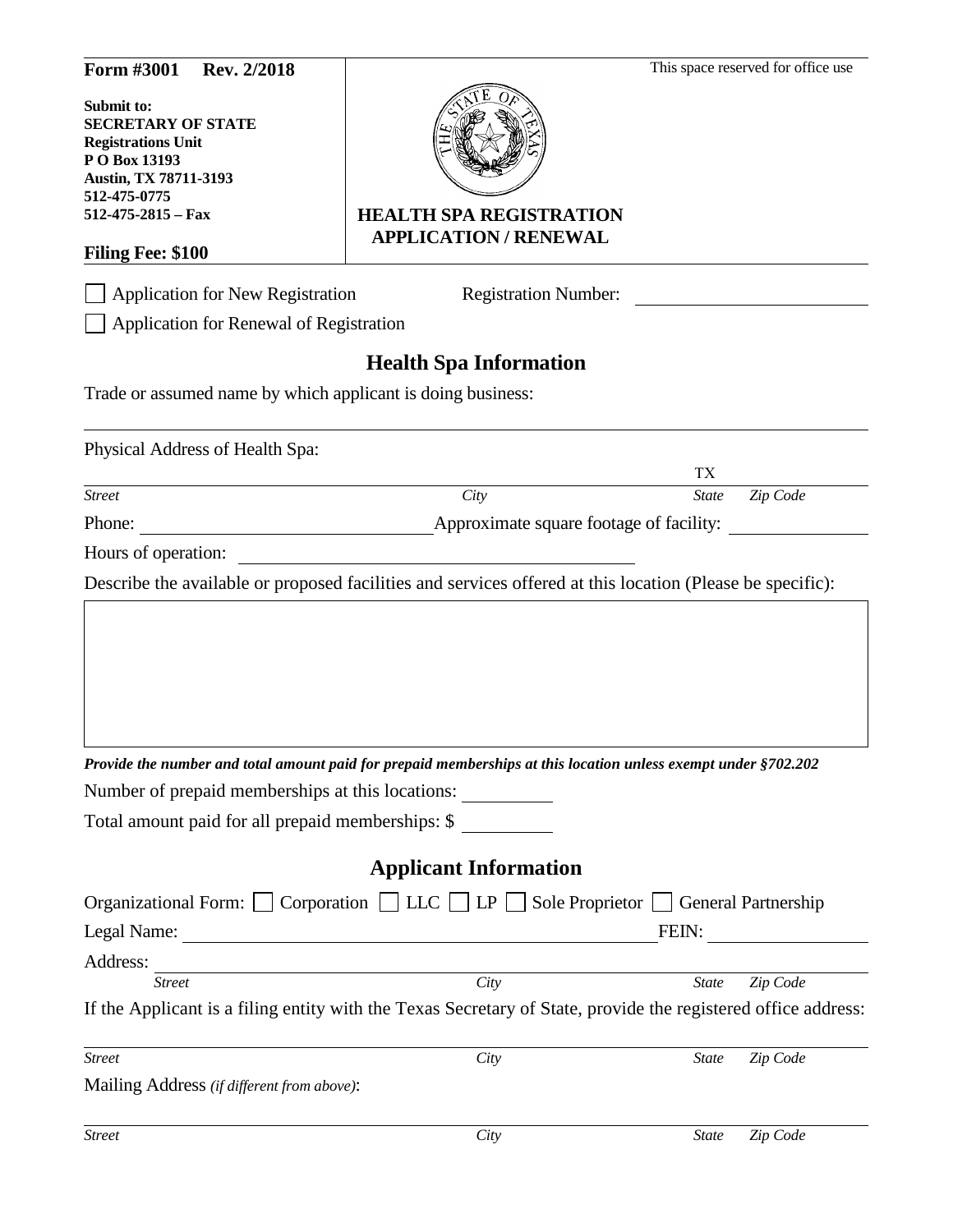Date the applicant became owner and operator of the Health Spa:

Does the applicant have other Texas locations?  $\Box$  Yes  $\Box$  No Identification Number:

# **Owner Information**

*Complete for all owners. For corporations, LLCs, LPs, or general partnerships, include each person or other entity who directly or indirectly owns or controls 10% or more of the ownership interests of the entity.*

| Name:                                       |      |              |          |
|---------------------------------------------|------|--------------|----------|
| <b>Mailing Address:</b>                     |      |              |          |
| <b>Street</b>                               | City | State        | Zip Code |
| Name:                                       |      |              |          |
| <b>Mailing Address:</b>                     |      |              |          |
| <b>Street</b>                               | City | <b>State</b> | Zip Code |
| Name:                                       |      |              |          |
| <b>Mailing Address:</b>                     |      |              |          |
| <b>Street</b>                               | City | State        | Zip Code |
| (LIST ANY OTHER OWNERS ON A SEPARATE SHEET) |      |              |          |

# **Litigation Disclosure**

#### *Complete one of the following:*

A. Within the past two years, there has been no litigation and no complaint filed with a governmental authority relating to the failure to open or the closing of a health spa brought against the health spa owners, officers, or directors for which the registration statement is being filed.

### **OR**

 $\Box$  B. Litigation and/or complaint(s) filed with a governmental authority relating to the failure to open or the closing of a health spa brought against the owners, officers, or directors of the health spa filing the registration statement is currently pending or was completed within the past two years and is described below: